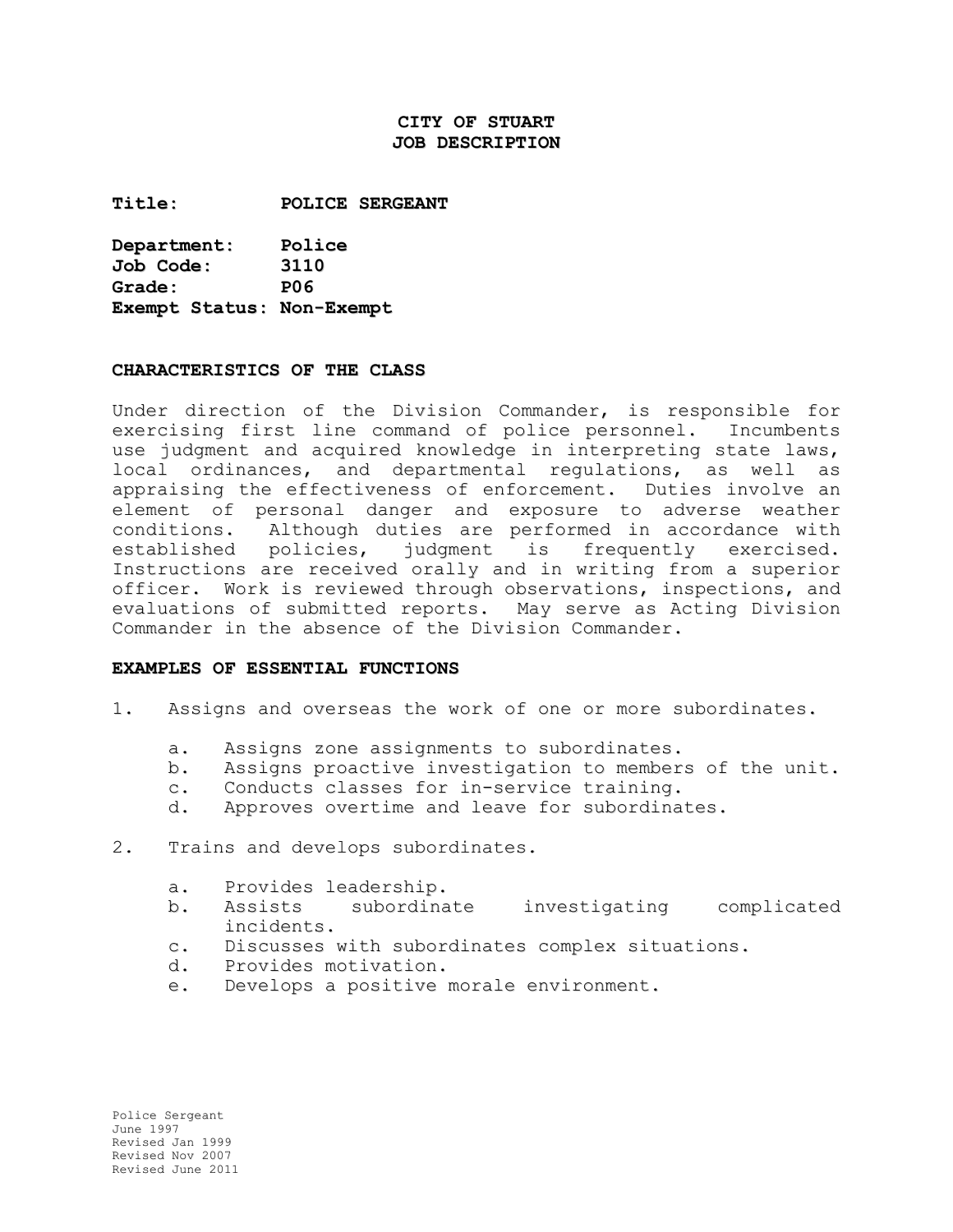## **Page 2 Police Sergeant – continued**

- 3. Evaluates subordinate's performance.
	- a. Completes subordinate performance appraisals.
	- b. Makes recommendations for transfers.
	- c. Provides written and verbal appraisals.
- 4. Maintains discipline.
	- a. Counsels employees.
	- b. Conducts verbal counseling on incidents involving the officer's behavior.
	- c. Makes written reprimands.
- 5. Conducts inspection of personnel, facilities, and equipment.
	- a. Conducts random inspection of subordinates equipment (firearms, operations manual, updated legal guidelines) b. Inspects departmental vehicles for any safety violations or related hazards.
- 6. Identifies operational and administrative deficiencies and implements change or submits written or oral recommendations that commensurate with the sergeant's authority.
	- a. Conducts internal affairs investigations.
	- b. Makes recommendations to upper management concerning a wide range of policy and procedure.
- 7. Investigates citizen's complaints concerning departmental employees and/or services.
	- a. Resolves problems between the subordinate and the citizen.
	- b. Advises the citizen of departmental policies and procedures.
	- c. Conducts or supervises special programs such as DARE and Police Explorer.
- 8. Responds to serious or complex incidents, supervises personnel at scene, and provides additional personnel and resources as required and wears required issued equipment.
	- a. Oversees complex criminal investigations.
	- b. Oversees that evidence is properly secured.
	- c. Organizes a crime scene so that a successful investigation is completed.
	- d. May be involved in physical altercations which require the use of defensive tactics and overall fitness and physical ability to resolve.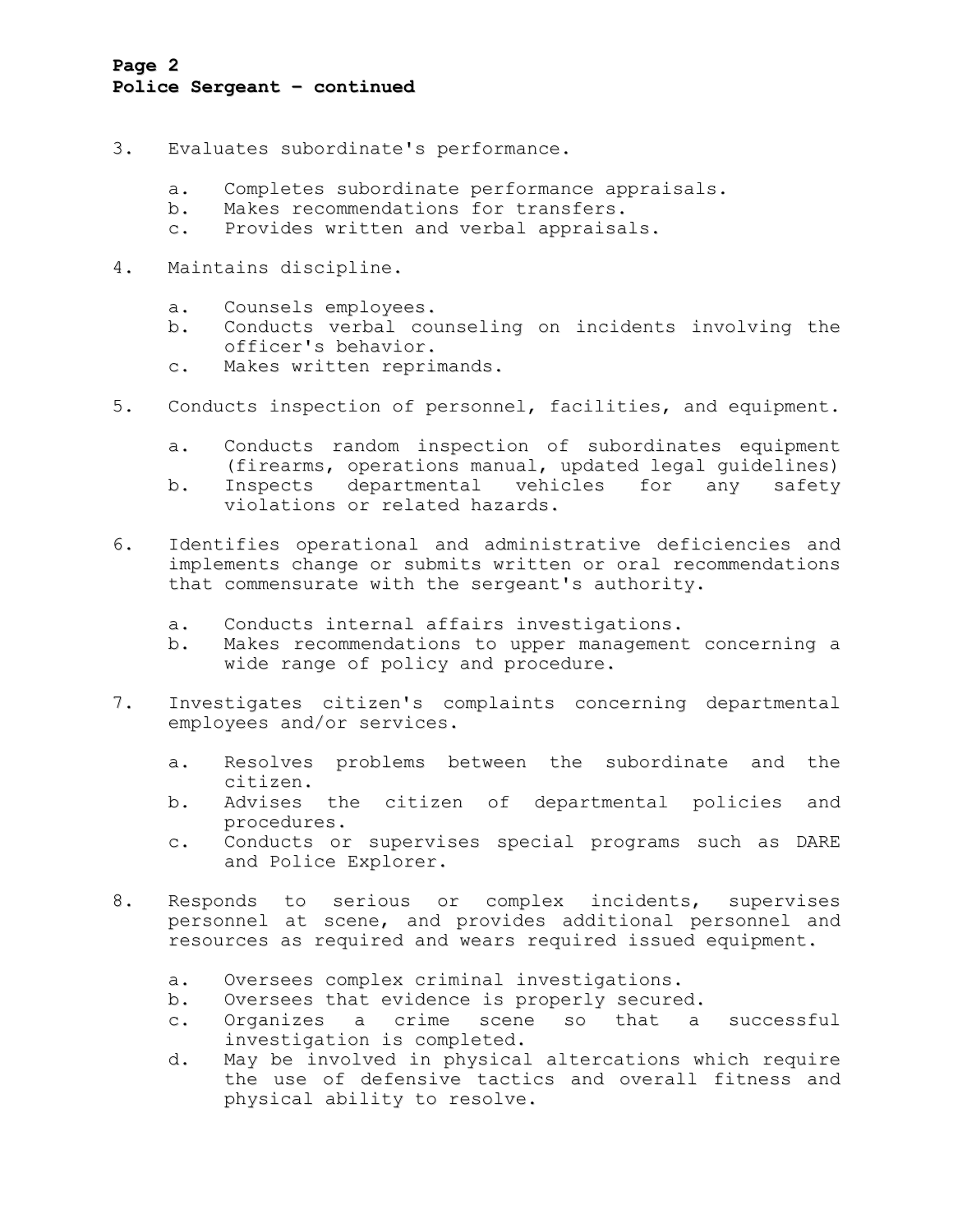## **Page 3 Police Sergeant – continued**

- 9. Reports immediately to superior matters of serious importance or concern.
	- a. Reports directly to the Division Commander any serious incidents that impact the community.
- 10. Provides for the correct and timely completion of all administrative matters concerning members of his command. a. Oversees that subordinates complete all reports.
- 11. Oversees and supervises personnel who conduct serious, complex, and/or highly specialized types of investigations.
	- a. Oversees homicide, robbery, child abuse, and other related crime scenes.
	- b. Makes certain that all laws and rules on procedures are followed for a successful investigation.
- 12. Coordinates the activities of his/her subordinates with the activities of the members and agencies.
	- a. Maintains professionalism of subordinates as they interact with other city, county and state agencies.
- 13. Prepares written reports, forms, and other paperwork as required.
	- a. Purchases equipment and supplies as needed.
	- b. Writes grant applications.
	- c. Completes written log of serious/unusual events for supervisors.
- 14. Assists in divisional planning, coordinating and budgeting in both the planning and implementation stages.
- 15. Performs the work of subordinates if and when required.
	- a. Assists new subordinates on unusual or complicated incidents.
	- b. Often performs the tasks of an officer during peak periods when an over burden of calls for service are holding.
- 16. Provides leadership functions to subordinates.
	- a. Provides motivation.
	- b. Meets the departmental goals while simultaneously meeting those of the subordinates.
	- c. Provides departmental and field training.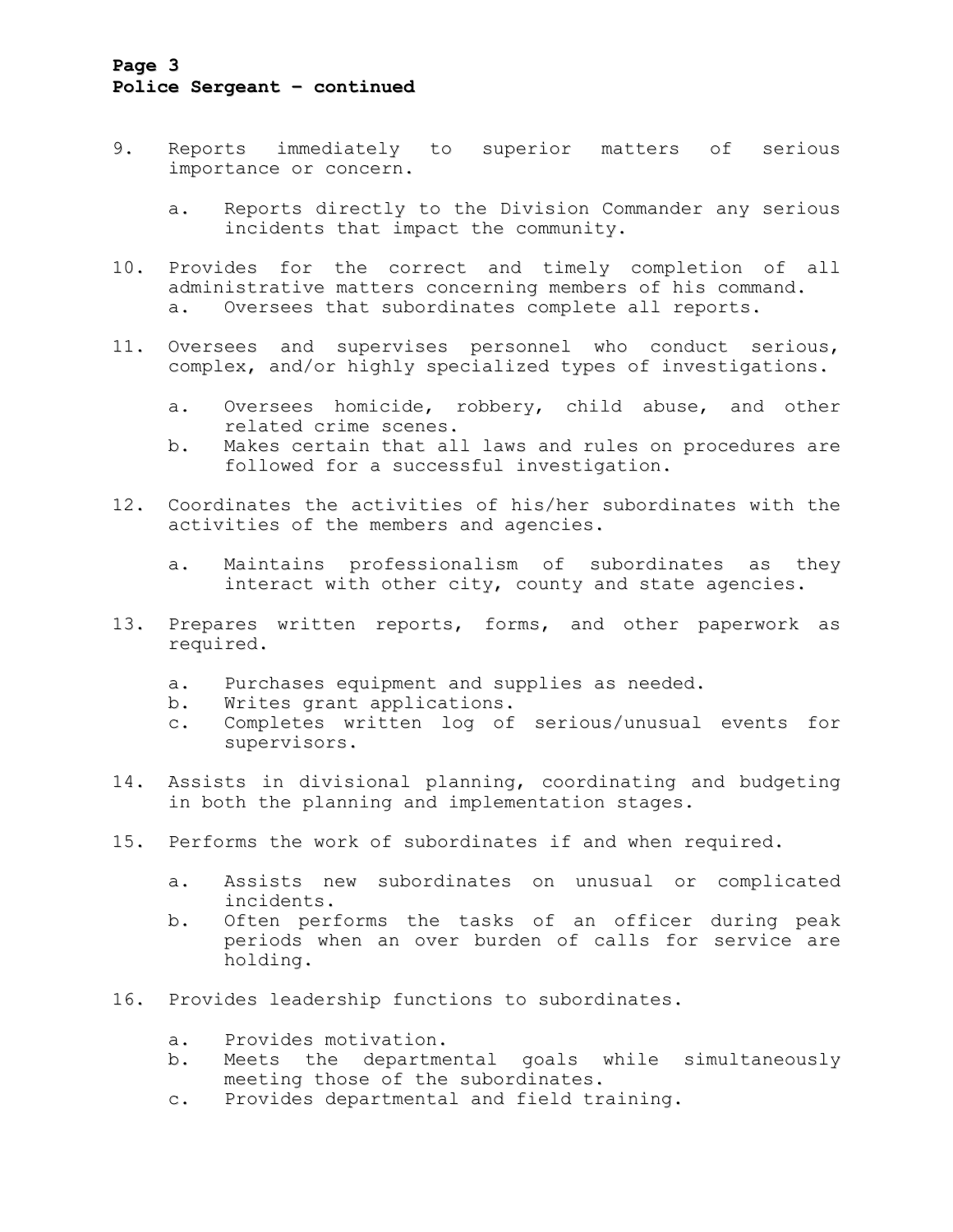NOTE: The examples of essential functions as listed in this classification specification are not necessarily descriptive of any one position in the class. The omission of an essential function of work does not preclude management from assigning duties not listed herein if such functions are a logical assignment to the position.

#### **REQUIREMENTS**

#### **A. Training and Experience:**

Must be certified Police Officer with the Stuart Police Department and under Florida Department of Law Enforcement (FDLE) Standards. Must possess five (5) years of continuous experience. Must pass a closed competitive exam.

Must possess a current Florida driver license.

#### **B. Knowledge, Abilities and Skills:**

Knowledge of criminal laws including those relative to search, seizure, arrest, and rules of evidence.

Knowledge of the geography and demographics of the community.

Knowledge of methods and practices of criminal investigation and patrol administration.

Knowledge of supervisory principles and practices.

Knowledge of court procedures.

Knowledge of First Responder and CPR.

Knowledge of the methods for care and custody of prisoners.

Knowledge of departmental rules, regulations and policies and procedures.

Ability to communicate clearly and concisely, orally and in writing.

Ability to establish and maintain effective working relationships with subordinates, superiors, and the public.

Ability to maintain physical and emotional composure during emergency situations.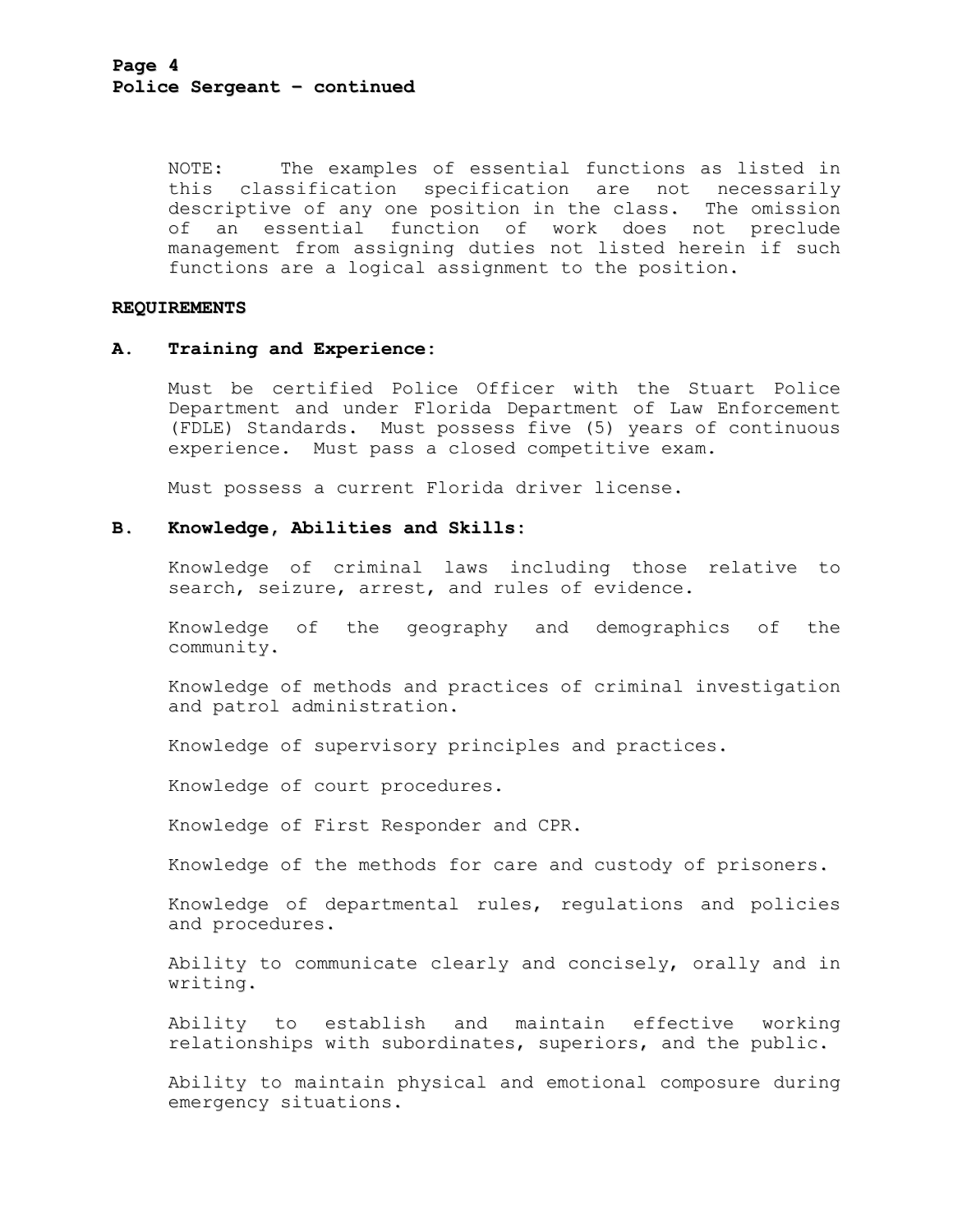Ability to understand and carry out oral and written instructions.

Ability to analyze complex situations and adopt reasonable courses of action.

Ability to supervise a group of subordinates in a manner conducive to full performance and high morale.

Ability to work shift work.

Ability to learn and adapt to changing technologies and practices.

Skilled in the use, care and handling of firearms, impact weapons, and chemical agents.

Skilled in the operation of a motor vehicle under adverse conditions.

### **C. Physical Requirements:**

Task involves the regular, and at time sustained, performance of heavier physical tasks such as walking over rough or uneven surfaces, reaching, stretching, standing, kneeling, pulling, bending, stooping, working in confined spaces, and lifting or carrying moderately heavy (20-50 pound) items and occasionally very heavy (100 pounds or over) items; involves the frequent use of coordinative and manipulative skills in performing a variety of tasks with the full range of hand-eye coordination or may involve the complex operation of gasoline, electric, or diesel-powered machinery, vehicles or police equipment requiring the manipulation of multiple controls, fine adjustments or both.

#### **D. Environmental Requirements:**

Task may require frequent exposure to adverse environmental conditions.

#### **E. Sensory Requirements:**

Task requires color perception and discrimination. Task requires sound perception and discrimination. Task requires odor perception and discrimination. Task requires depth perception and discrimination. Task requires texture perception and discrimination. Task requires visual perception and discrimination.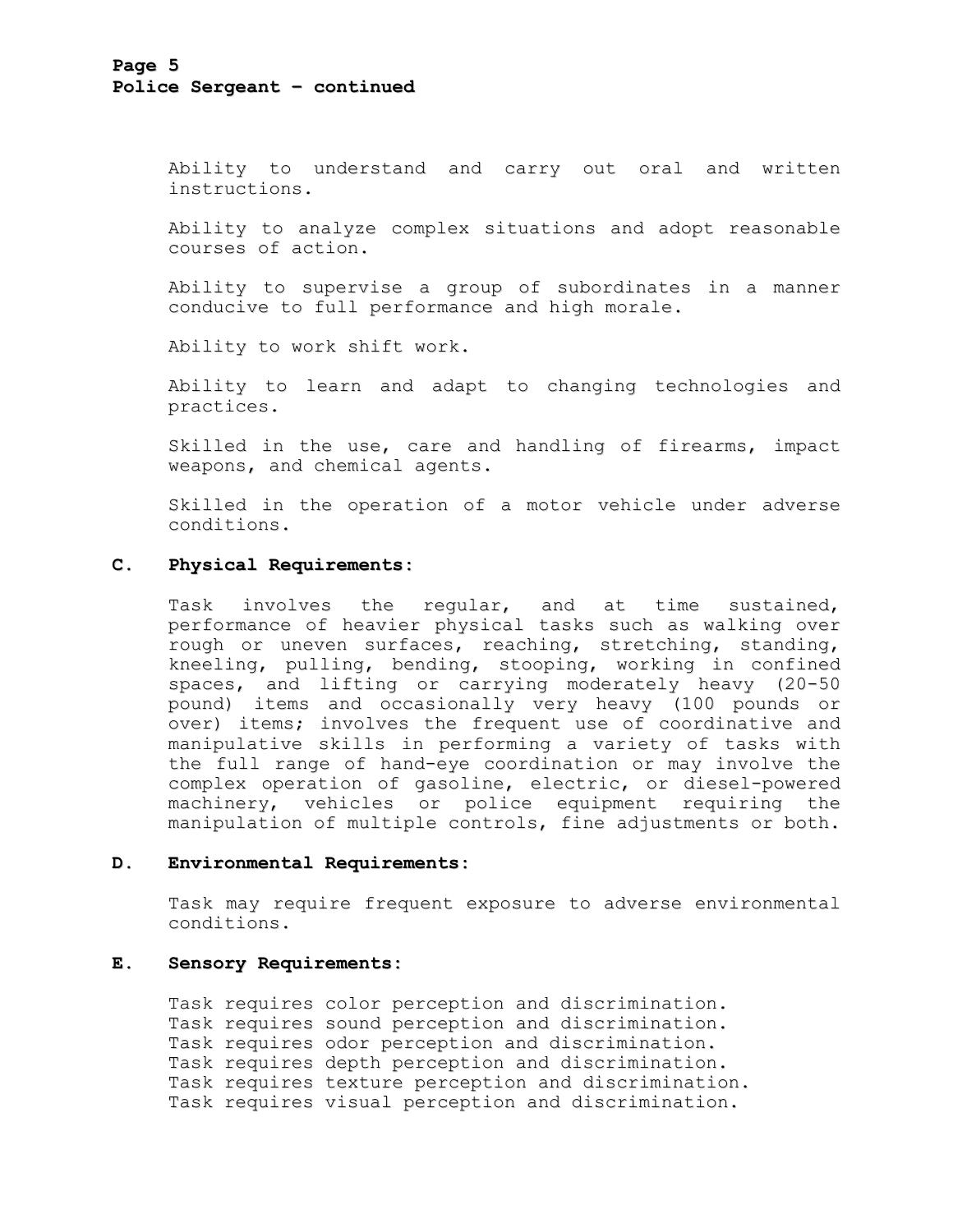# **Page 6 Police Sergeant – continued**

Task requires oral communications ability.